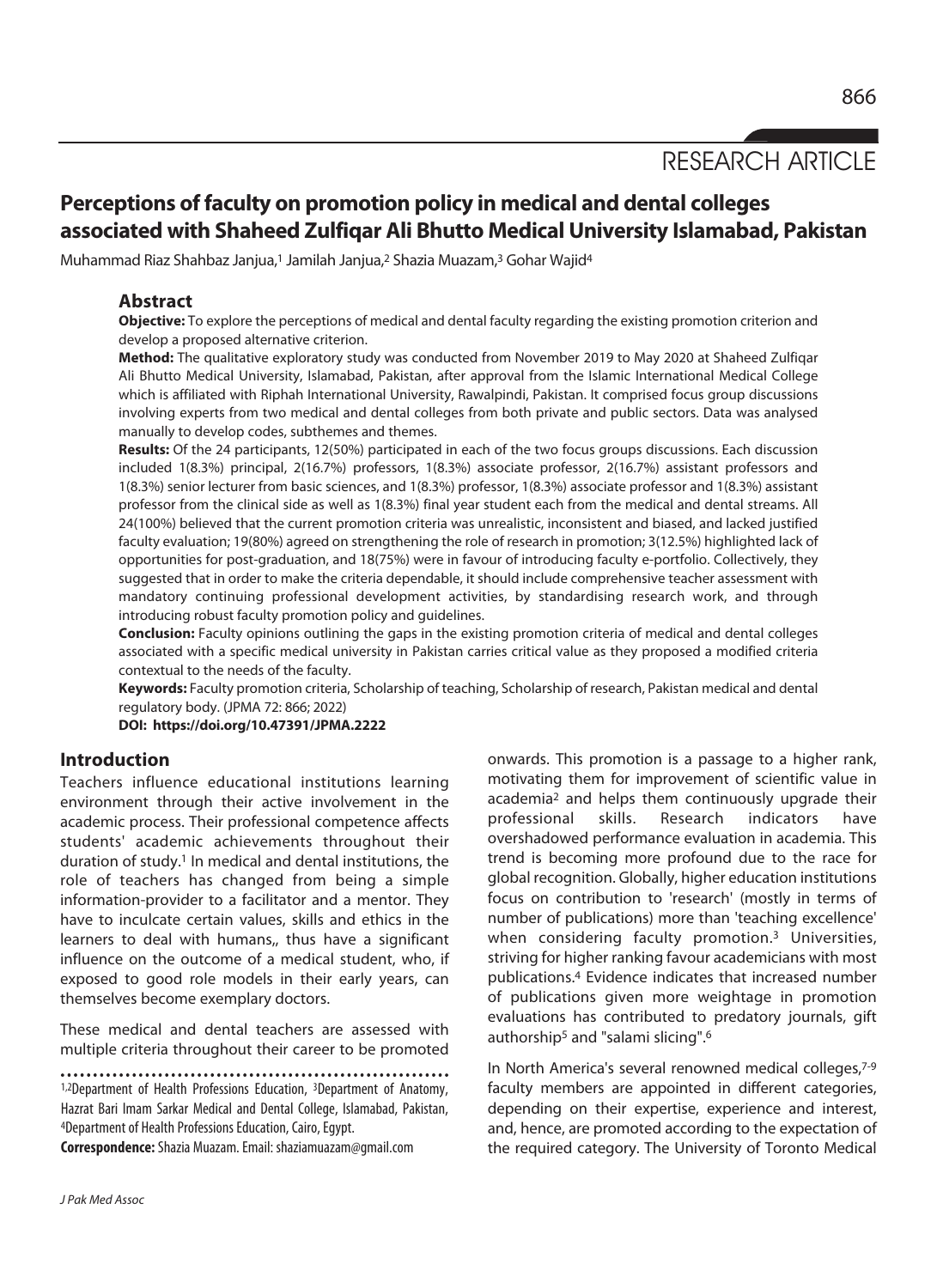School, Canada,<sup>10</sup> follows tenure track system (TTS) and base the promotions on the demonstration of evidence of excellence in research, teaching or creative professional activity and contribution to the institution. In the United Kingdom,11 there are three academic pathways: a teaching career, a research career, and a combined teacher-research pathway. Thus, by recognising faculty potentials and capabilities, appropriately motivated and quality faculty can be retained by institutions by providing opportunities in their paths to promotion. In Malaysia,12 public universities are categorised into research, technical and comprehensive universities. Such stratification has allowed targeted and useful provision of facilities according to the students' interests and utilisation of faculty to its best potential.

In Pakistan, medical and dental colleges are regulated by the Pakistan Medical Commission (PMC) which has developed a criterion for appointment and experience of teachers in medical and dental institutions in collaboration with the Higher Education Commission (HEC).13 This criterion is a set of minimum requirements and is solely based on the number of years served and the production of a certain number of publications.14 Emphasising on excellence in education, recent amendments, introduced in 2018, in the promotion component of the criterion requires the acquisition of a six-month certificate course in Health Professional Education. Universities and institutions are encouraged to develop their own criteria for promotion, but almost all universities with the exception of a handful of them have been using this minimum criterion as even this is hindered because of the dearth of faculty in many specialties. Shaheed Zulfiqar Ali Bhutto Medical University (SZABMU) follows the same minimum criteria (Table-1).

The current study was planned to explore the perceptions

Perceptions of faculty on promotion policy in medical and dental colleges associated with Shaheed...

of medical and dental faculty regarding the existing promotion criterion and develop a proposed alternative criterion that might help in developing a comprehensive promotion policy, thus improving the standard of teaching in medical and dental colleges associated with SZABMU.

# **Subjects and Methods**

The qualitative exploratory study was conducted from November 2019 to May 2020 at SZABMU after getting approval from the ethics review committee of the Islamic International Medical College (IIMC) which is affiliated with the Riphah International University, Rawalpindi, Pakistan. In order to explore the perceptions of stakeholders two focus group discussions (FGDs) were used as a tool for gathering data based on the theoretical framework of the constructivist grounded theory.15 The sample was raised using purposive sampling technique from one private-sector and one public-sector institution having both medical and dental constituents. The FGDs comprised principals, professors, associate professors, assistant professors, and senior lecturers from both basic and clinical sciences. All the participants had experienced the process of promotion in their career pathways or had been appointed for the first time as a medical / dental teacher. Final year students representing both medical and dental streams were purposively selected on the basis of their curricular and extra-curricular excellence. Students were included to get their point of view as they are at the receiving end of the whole process of faculty promotion. Informed verbal consent was obtained from the participants. Visiting faculty, PMC representatives and non-medical administrators were excluded.

Keeping in view the convenience of the participants, the first FGD took place at a local social club, while the second was conducted online using the Zoom platform because

**Table-1:** Existing Pakistan Medical Commission (PMC) criteria for appointment/promotion of faculty.

| Post                     | <b>Degrees</b>                   | <b>Experience</b>           | <b>Research</b>         |
|--------------------------|----------------------------------|-----------------------------|-------------------------|
| Senior Registrar         | MBBS, Level III degree           | Not required                | Not required            |
| Assistant professor      | MBBS,                            | 1 year with level 3         | 2 research papers       |
| <b>Basic Sciences</b>    | Level 3 or level 2B degree       | 2 years with level 2B       |                         |
| Assistant professor      | <b>MBBS</b>                      | 2 years as SR               | 2 research papers       |
| <b>Clinical Sciences</b> | Level 3                          |                             |                         |
|                          | + CPSP/Uni Supervisor            |                             |                         |
| Associate Professor      | Same                             | $2+5$ years                 | 2+7 research papers     |
|                          | $+$ Certificate in Med Education |                             |                         |
| Professor                | Same as above                    | $2+5+3$ years               |                         |
|                          |                                  | OR 9 years as Assist. Prof. | $2+7+6$ research papers |

MBBS: Bachelor of Medicine and Surgery, SR: Senior registrar, CPSP: College of Physicians and Surgeons, Pakistan.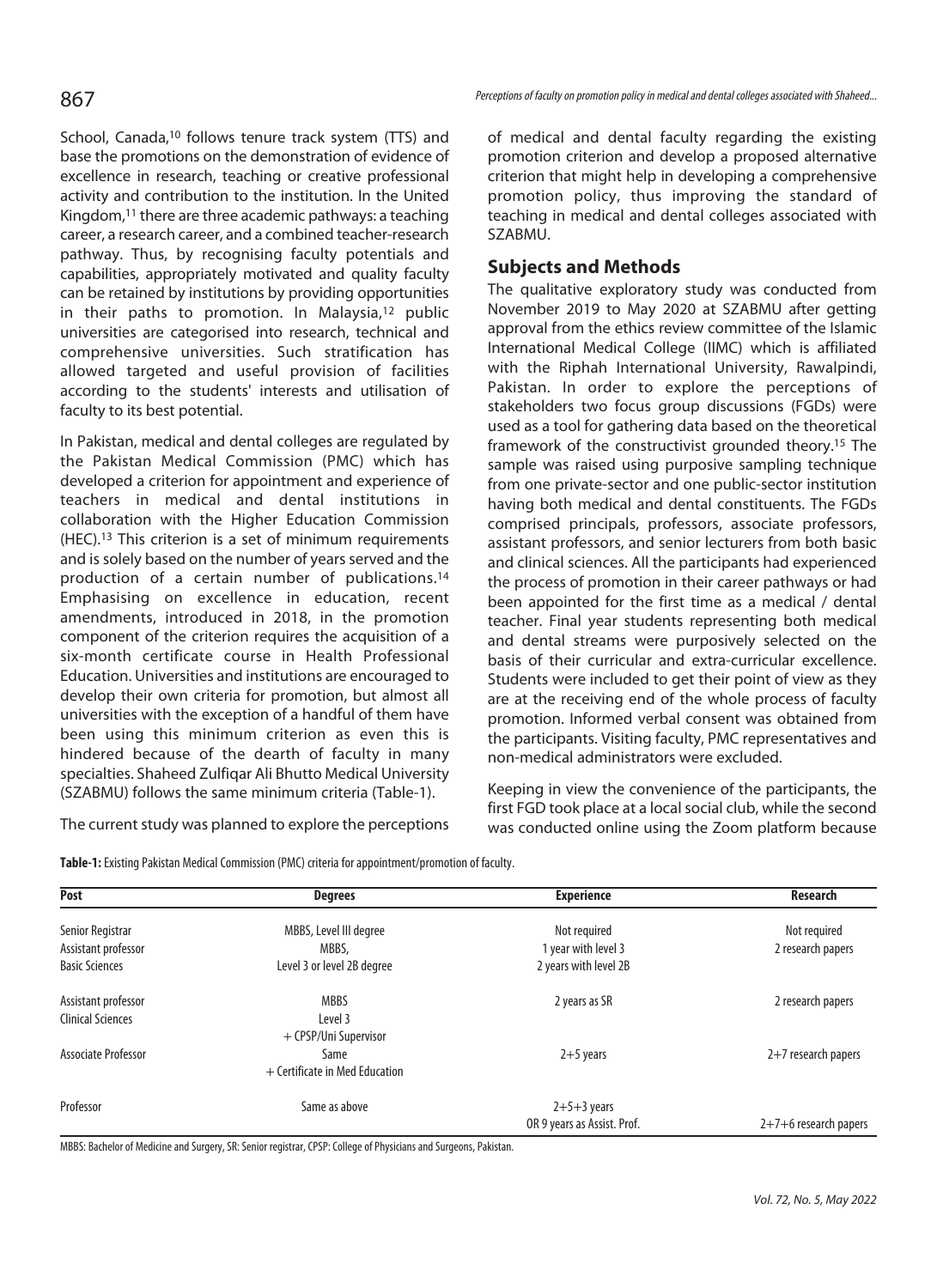**Table-2:** Focus group guide.

- What are your general thoughts about faculty promotional criteria in Pakistan?
- How do you find it different from international standards?
- Where will such criteria lead us in future?
- Are there other recommendations that you have, or suggestions you would like to make?
- <sup>l</sup> What are your thoughts and experiences regarding academic performance indicators and their subjectivity?
- Does anyone see it differently? Please explain

of the Coronavirus disease-2019 (COVID-19) pandemic. The principal investigator moderated the sessions and a non-medical note-keeper attended both the sessions.

A, FGD guide was developed for the moderator according to the study needs (Table-2). It had open-ended questions in the beginning, followed by follow-up, probe and exit questions. It was validated by experts in medical education and was pilot-tested on a group of faculty members before conducting the FGDs.

The FGDs were audio-recorded, while ensuring anonymity of the participants by assigning numbers to each participant that was used instead of their names. Both the moderator and the note-keeper took their own notes. Each FGD lasted approximately 90 minutes.

The written and audio data was transcribed by two individuals to ensure quality. Personal and institutional identities were excluded from the transcript. The text was read multiple times to draw a deeper meaning. Manual analysis was preferred as the data-set was small. Mark-up was used in Microsoft Word. The data was sent to three reviewers; one non-medical and two medical individuals. They analysed the transcripts separately and confirmed the codes and themes. Afterwards, the themes and

subthemes were tabulated and sent via e-mail to the participants for member-checking. Slight changes were subsequently made. Codes, subthemes and themes were then finalised.

### **Result**

Of the 24 participants, 12(50%) participated in each of the two FGD. Each FGD had 1(8.3%) principal, 2(16.7%) professors, 1(8.3%) associate professor, 2(16.7%) assistant professors and 1(8.3%) senior lecturer from basic sciences, and 1(8.3%) professor, 1(8.3%) associate professor and 1(8.3%) assistant professor from the clinical side as well as 1(8.3%) final year student each from the medical and dental streams. The experience of the professionals ranged from 5 years to 40 years, and they together covered areas including Physiology, Pharmacology, Pathology, Forensic Medicine, Dental Materials, Anatomy, Cardiology, Anaesthesia, Ophthalmology, Biochemistry, Oral and Maxillofacial Surgery, General Surgery, Internal Medicine as well as medical education administration.

The initial process resulted in 115 codes. With selective coding, 15 subthemes were identified by grouping similar codes together. In the third cycle of coding, the subthemes were merged to form six themes (Table-3).

The first theme was 'shortcomings in current promotion criteria'. All 24(100%) participants agreed that it was unrealistic, inconsistent and biased. Besides, 2(8.3%) participants pointed to the inconsistency of the criteria as it has been amended thrice over the past five years. All 24(100%) agreed that the regulatory body should develop a system to keep a check on the medical institutions so that the authority is not misused, and promotions are made free of personal biases. One participant responded, "I've been working as assistant professor for the last nine

**Table-3:** Themes and subthemes.

|    | Themes                                                         |     | <b>Sub-themes</b>                                                    |
|----|----------------------------------------------------------------|-----|----------------------------------------------------------------------|
| 1. | Shortcomings in current promotion criteria                     | ٠.  | Unrealistic, inconsistent and biased criteria                        |
|    |                                                                | z.  | No prerequisite for teacher training                                 |
|    |                                                                |     | Same criteria in place for basic, clinical and postgraduate teaching |
|    |                                                                | 4.  | No room in criteria for evolving changes                             |
| 2. | Lack of faculty evaluation                                     | כ.  | 360o feedback not performed                                          |
|    |                                                                | 6.  | Psychological profile not evaluated                                  |
|    |                                                                | 7.  | No check on appointment of misfit faculty with resultant zero input  |
| 3. | Lack of opportunities for post-graduation                      | 8.  | Promotions are delayed or capped and senior posts remain vacant      |
| 4. | <b>Research related issues</b>                                 | 9.  | Low number of publications                                           |
|    |                                                                | 10. | Poor quality research                                                |
|    |                                                                | 11. | Unethical research practices                                         |
|    |                                                                | 12. | Lack of support for conducting research                              |
| 5. | <b>Continuing Professional Development</b>                     | 13. | <b>Medical education courses</b>                                     |
|    |                                                                | 14. | More reflective experience certificates                              |
| 6. | Introduction of effective and practical quidelines for Faculty | 15. | E-portfolio for teachers                                             |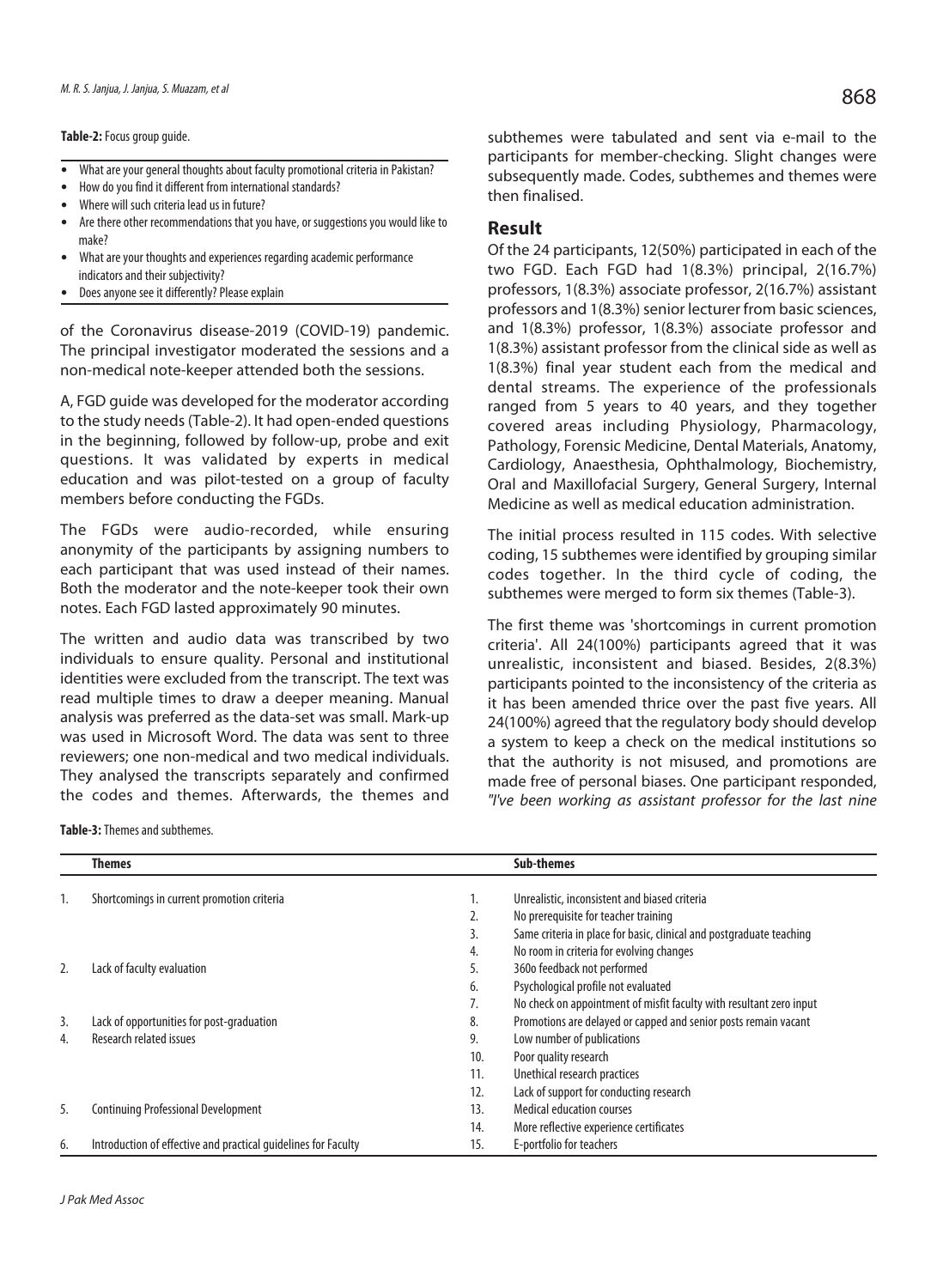**Table-4:** Proposed criteria for appointment /promotion of medical and dental faculty.

| Post                                             | <b>Degrees</b>                                                                                                                                                                   | <b>Teaching Experience</b>                                                                                       | Research                                                                             | <b>Other Pre-requisites</b>                                                                                                                                                                                                                                                                                                                                                                                                                                                                                                                                                                                                                                              |
|--------------------------------------------------|----------------------------------------------------------------------------------------------------------------------------------------------------------------------------------|------------------------------------------------------------------------------------------------------------------|--------------------------------------------------------------------------------------|--------------------------------------------------------------------------------------------------------------------------------------------------------------------------------------------------------------------------------------------------------------------------------------------------------------------------------------------------------------------------------------------------------------------------------------------------------------------------------------------------------------------------------------------------------------------------------------------------------------------------------------------------------------------------|
| Senior Registrar                                 | 1. MBBS/BDS<br>2. Level III degree.<br>3. Basic teacher training certificate                                                                                                     | Not required                                                                                                     | Not required                                                                         | 1. Fittness certificate for teaching from an<br>approved panel of psychologists                                                                                                                                                                                                                                                                                                                                                                                                                                                                                                                                                                                          |
|                                                  |                                                                                                                                                                                  |                                                                                                                  |                                                                                      | 2. Two approved training workshops.<br>After one year:<br>1. Evaluation of teaching activities through<br>observation and E-Portfolio<br>2. 360 degrees feed back for teaching skills<br>and behavior                                                                                                                                                                                                                                                                                                                                                                                                                                                                    |
| Assistant professor<br><b>Basic Sciences</b>     | 1.MBBS/BDS<br>2. Level III degree<br>0R<br>level 2B degree<br>3: Basic teacher<br>training certificate                                                                           | 1yr with level III degree<br>as demonstrator or SL<br>and<br>2 yrs with level 2B degree<br>as demonstrator or SL | 2 research papers.                                                                   | 1. Fittness certificate for teaching from<br>an approved panel of psychologists<br>2. Five approved training workshops<br>3. Approved short course in ME<br>By the end of 21/2 years:<br>1. Evaluation of teaching activities<br>through observation and E-Portfolio<br>2. 360 degrees feedback<br>for teaching skills and behavior<br>3.CPSP/Univ. Supervisor                                                                                                                                                                                                                                                                                                           |
| Assistant professor:<br><b>Clinical Sciences</b> | 1.MBBS/BDS.<br>2.Level III degree<br>3. Approved CPSP/Univ. Supervisor<br>4. Basic teacher<br>training certificate                                                               | 2 yrs as SR                                                                                                      | 2 research papers                                                                    | 1. A fresh fitness certificate<br>for teaching from an<br>approved panel of psychologists<br>2. Five approved training workshops<br>3. Approved short course in ME<br>By the end of 21/2 years:<br>1. Evaluation of teaching activities<br>through observation and E-Portfolio<br>2. 360 degrees feedback for teaching<br>skills and behavior.<br>3.Assessment of professionalism<br>and patient care abilities/skills.                                                                                                                                                                                                                                                  |
| <b>Associate Professor:</b>                      | 1.MBBS<br>2. Level III degree in<br>Clinical sciences & level III<br>OR level 2B in Basic sciences<br>3. Approved CPSP/Univ. Supervisor<br>4. Basic teacher training certificate | 2 yrs as SR<br>+ 5 yrs as Assist. Prof                                                                           | 1. $2 + 7$ research papers<br>2. Number of citations &<br>Score altmetric evaluation | 1.A fresh fitness certificate for<br>teaching from an<br>approved panel of psychologists<br>2. Approved certification in ME<br>3. Evaluation of teaching activities<br>through observation and E-Portfolio<br>4. 360 degrees feedback for teaching<br>skills and behavior<br>5. Assessment of professionalism and.<br>patient care abilities/skills.<br>(Only for Clinical Faculty)<br>6. A total of 15 approved workshops<br>Minimum of 1 workshop of each of the<br>following topics is mandatory:<br>Teaching and learning strategies,<br>Curriculum development, Developing MCQs<br>Assessment, Mentorship, PBL, Leadership<br>Item analysis and administrative role |
| Professor                                        | 1.MBBS,<br>2 .Level III degree in Clinical sciences.                                                                                                                             | 2 yrs as SR<br>+ 5 yrs as Asst. Prof.                                                                            | 1: $2 + 7 + 6$ research papers<br>2: Number of citations                             | 1. A fresh fitness certificate for<br>teaching and administrative roles<br>Contd. on next page >>>                                                                                                                                                                                                                                                                                                                                                                                                                                                                                                                                                                       |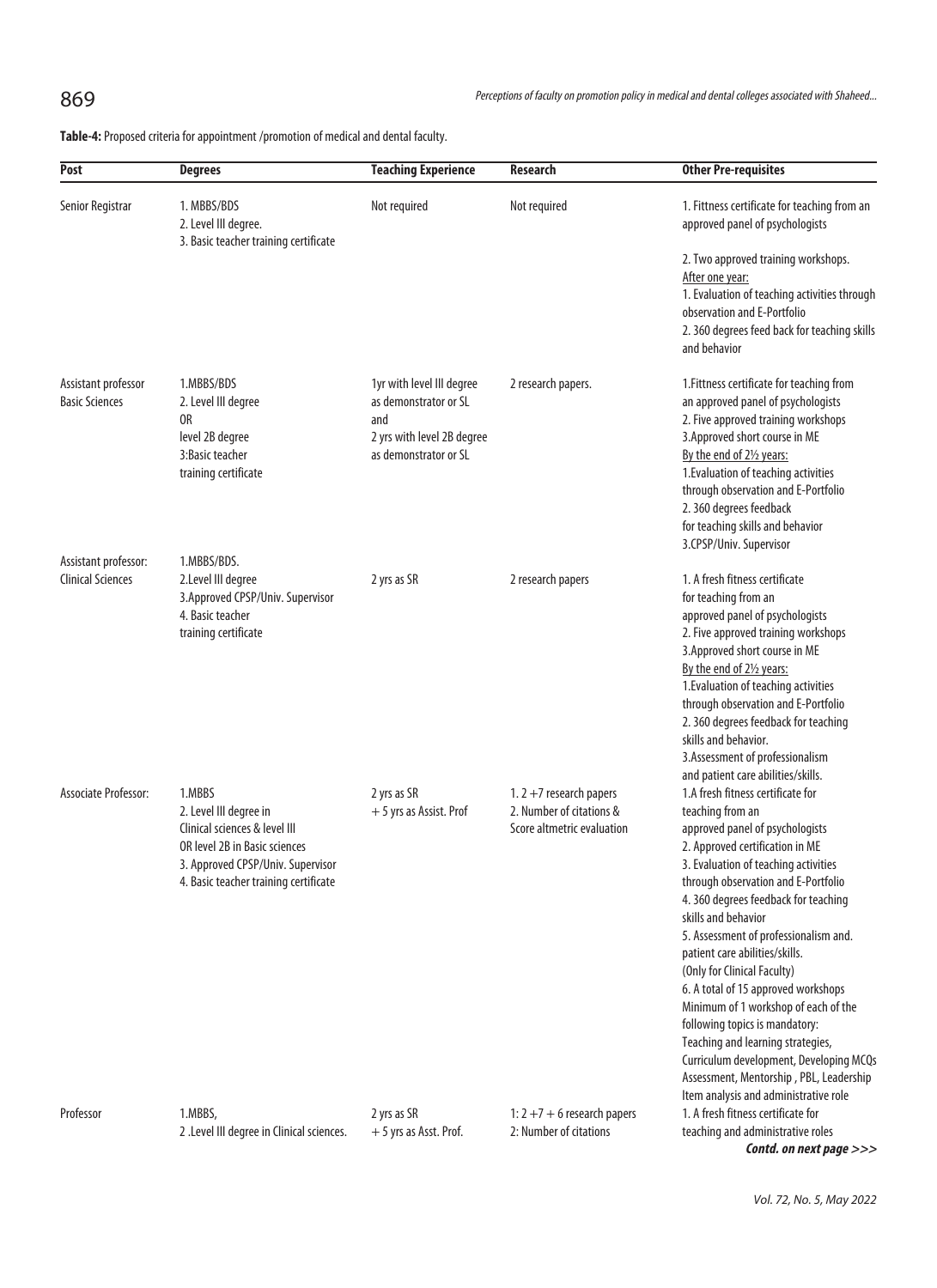#### **Contd. from previous page >>>**

| Post | <b>Degrees</b>                                                                                                              | <b>Teaching Experience</b>                          | Research                        | <b>Other Pre-requisites</b>                                                                                                                                                                                                                                                                                                                                                                             |
|------|-----------------------------------------------------------------------------------------------------------------------------|-----------------------------------------------------|---------------------------------|---------------------------------------------------------------------------------------------------------------------------------------------------------------------------------------------------------------------------------------------------------------------------------------------------------------------------------------------------------------------------------------------------------|
|      | OR level III<br>& level 2B in Basic sciences<br>3. Basic teacher training certificate<br>4. Approved CPSP/Univ. Supervisor. | 0R<br>9yrs as Assis Prof.<br>+ 3 yrs as Assoc.Prof. | & altmetric Score<br>evaluation | from an approved panel<br>of psychologists<br>2. Evaluation of teaching activities<br>through observation and E-Portfolio<br>3.360 degrees feedback<br>for teaching skills and behavior.<br>4. Assessment of professionalism &<br>patient care abilities/skills<br>(Only for clinical faculty)<br>5. Educational reputation nationally<br>and internationally.<br>6. Evaluation of leadership qualities |
|      |                                                                                                                             |                                                     |                                 | administrative role like<br>capacity building efforts.<br>7. Grading of level of involvement                                                                                                                                                                                                                                                                                                            |
|      |                                                                                                                             |                                                     |                                 | in international research,<br>educational collaboration,<br>research approval processes<br>& allocation of funds.                                                                                                                                                                                                                                                                                       |

MBBS: Bachelor of Medicine and Surgery, SL: Senior lecturer, SR: Senior registrar, CPSP: College of Physicians and Surgeons, Pakistan. BDS: Bachelor of Dental Surgery, MCQ: Multiple choice questions, PBL: Problem-based learning.

years because I'm on contract. I'm not promoted to associate even though I am eligible for professor's post." All participants pointed out that the promotional criterion for basic and clinical science faculties was the same though both had different sets of responsibilities. Among them, 1(4.1%) participant voiced the need for criteria to cater to evolving changes like online teaching in the current Covid-19 pandemic. "New things keep getting introduced and developed, and so there has to be some way of having those things incorporated." Another 2(8.3%) subjects emphasised the importance of having a structured criterion involving feedback from stakeholders.

The second theme identified through expert panel discussions related to the 'lack of evaluation of faculty'. All participants were affirmative that evaluation should be 360-degree, involving all stakeholders, like students, peers, patients and their families. "I know so many people sitting at home don't even teach, and they get promoted."

"All those who get the eligibility criteria for associate or assistant professor may not be able to teach … they are not critically assessed." The participants stressed the importance of the evaluation of professionalism among the faculty members. "We need to aim for knowing the teaching skills of a person."

The participants opined that the criterion lacked the evaluation of psychological profile prior to appointment, and once someone is appointed, there needs to be an

ongoing evaluation of this.

"We will need to assess what kind of psychological profile he has, how is his behaviour with the students ... with the administration."

The third theme, 'lack of opportunities for post-graduation', highlighted a few factors which lead to delayed or capped promotions and senior posts remaining vacant.

"As far as my subject is concerned there's hardly anybody, maybe two or three with [Fellow of the College of Physicians and Surgeons Pakistan] FCPS, so if we keep this criterion then my subject will be stuck at the post of assistant professor"

All 24(100%) participants advocated the fourth theme, 'research related issues', stressing the significance of quality research work beyond mere count of the number of articles.

"There is a race of publications, so some substandard publications also emerge, in which research is not a quality research". There were 3(12.5%) participants who were of the view that for promotion to a professor level, at least three publications should be in impact factor journals. Also, 19(80%) showed concerns about unethical research practices, with gift authorship emerging as a result of high demand for publications. "When a lot of people have to get promoted, gift authorship falls in." All 24(100%) showed concerns at the lack of institutional support for conducting research, not only monetary but also in the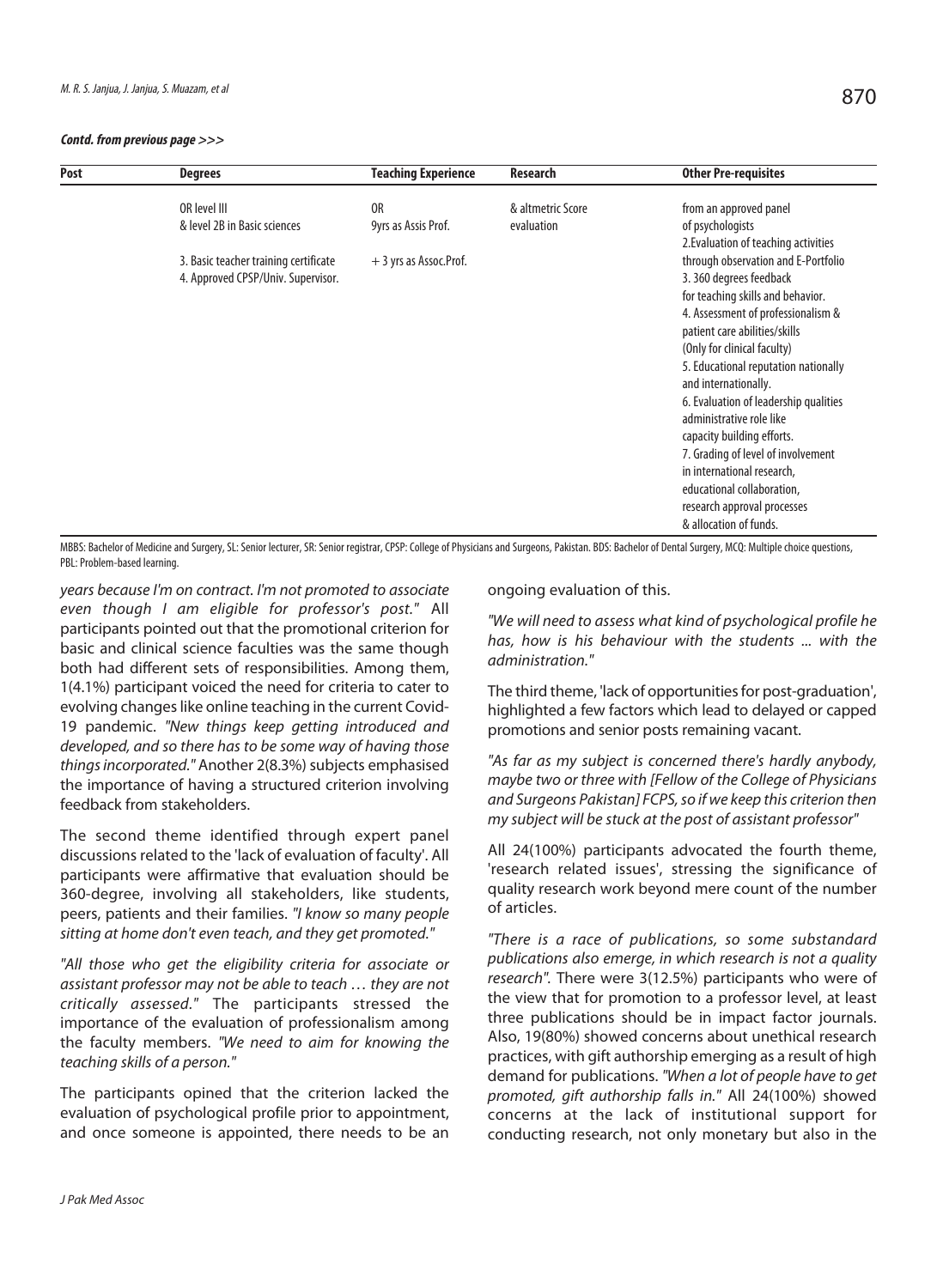provision of optimum environment and allocation of sufficient time for the faculty.

"How many teachers have we facilitated that they manage to do a good research … neither do we provide funding, nor time allocation, or scientific officers or environment." Overall, 4(16.7%) participants criticised high publication fee demanded by the journals for publications.

'Continuing Professional Development' was the fifth theme. Overall, 18(75%) subjects suggested including teacher training courses as a mandatory part of the criterion to provide continuing professional development. Other suggestions were to amend the experience certificate and to start structured medical education training programmes.

"An experience certificate should exhibit if he knows how to make [multiple choice questions] MCQs and [short essay questions] SEQs and does he know the teaching strategies..."

"... needs to introduce structured [continuing medical education] CME programmes to provide continuing professional development."

Also, 4(16.7%) subjects were of the view that medical education courses need to be made more affordable and accessible for faculty members. The participants felt the need to include mandatory medical education courses contextual to the teaching activities in medical colleges in Pakistan.

Regarding the sixth theme, 'Introduction of effective and practical guidelines for the faculty', 18(75%) participants were in favour of faculty portfolio. The portfolio should consist of teaching, administrative and leadership experiences of the faculty and should carry 50% weightage in the promotion criteria.

"A premade proforma for judging the quality of teaching as well as the quantity of teaching ... such proforma should be given to every institute and everybody at the time of appointment, so they know the expectations of them and will work hard to achieve that criteria."

One senior male participant recommended developing and maintaining clinical faculty logbooks which should be given weightage in promotional evaluation.

"A logbook implemented from day 1 for the tenure of five years for the [assistant professor] AP ... just like logbooks we have for trainees."

On the basis of the 6 themes, an alternative promotion criterion was developed (Table-4).

## **Discussion**

Being a health professional, the title of "faculty" is associated with diverse roles. The scope of professional duties has changed dramatically over the past decade, but it is sad that faculty promotion criteria and tenure processes in health sciences are in a state of inertia. These criteria are the significant driving force to guide faculty in their scholarly progression.

The current study was conducted to explore the perceptions of faculty about bringing improvements in faculty promotion criteria.

Currently, number of years served and number of publications are taken as parameters for faculty promotion in medical and dental colleges associated with SZABMU.

All participants in the study found the existing criteria, set by the PMC and enforced by SZABMU, as moderately reasonable with ample space for improvement. They considered it to be 'inconsistent' as for the past few years the PMC minimum criterion has been amended multiple times, and as 'static' because no step is added for measuring excellence in teaching or any new parameter associated with integrated curriculum deliveries or participation of faculty in any emerging health issue in the country. There is lack of certain valuable prerequisites in evaluation, like number of training workshops or medical education courses attended by the candidate or evaluation of postgraduate supervisors. Without any standardisation set by the regulatory body while making promotion decisions, the involvement of institutions creates an air of injustice as personal likes and dislikes influence the decision.

Medical faculty in India faces a similar dilemma in their promotion tracks which has been discussed frequently.<sup>16-</sup> <sup>18</sup> The Medical Council of India has amended its criterion a number of times,18 but is still not accepted by the faculty. Similarly, in Iran, the medical faculty has expressed reservations about the measures taken by the Iranian Medical Council.19 In their opinion, social and cultural barriers are not kept in mind while setting a criterion for promotion.

As teaching takes most of the time of medical faculty, the participants of the current study considered the evaluative importance of educational criteria realistic and achievable.

In advanced countries, like the United States<sup>20</sup> and Australia,<sup>3</sup> there is an ongoing debate on unequal weightage given to research compared to teachingrelated activities in higher education institutions while considering academic promotions.

Postgraduate training is required in almost all the health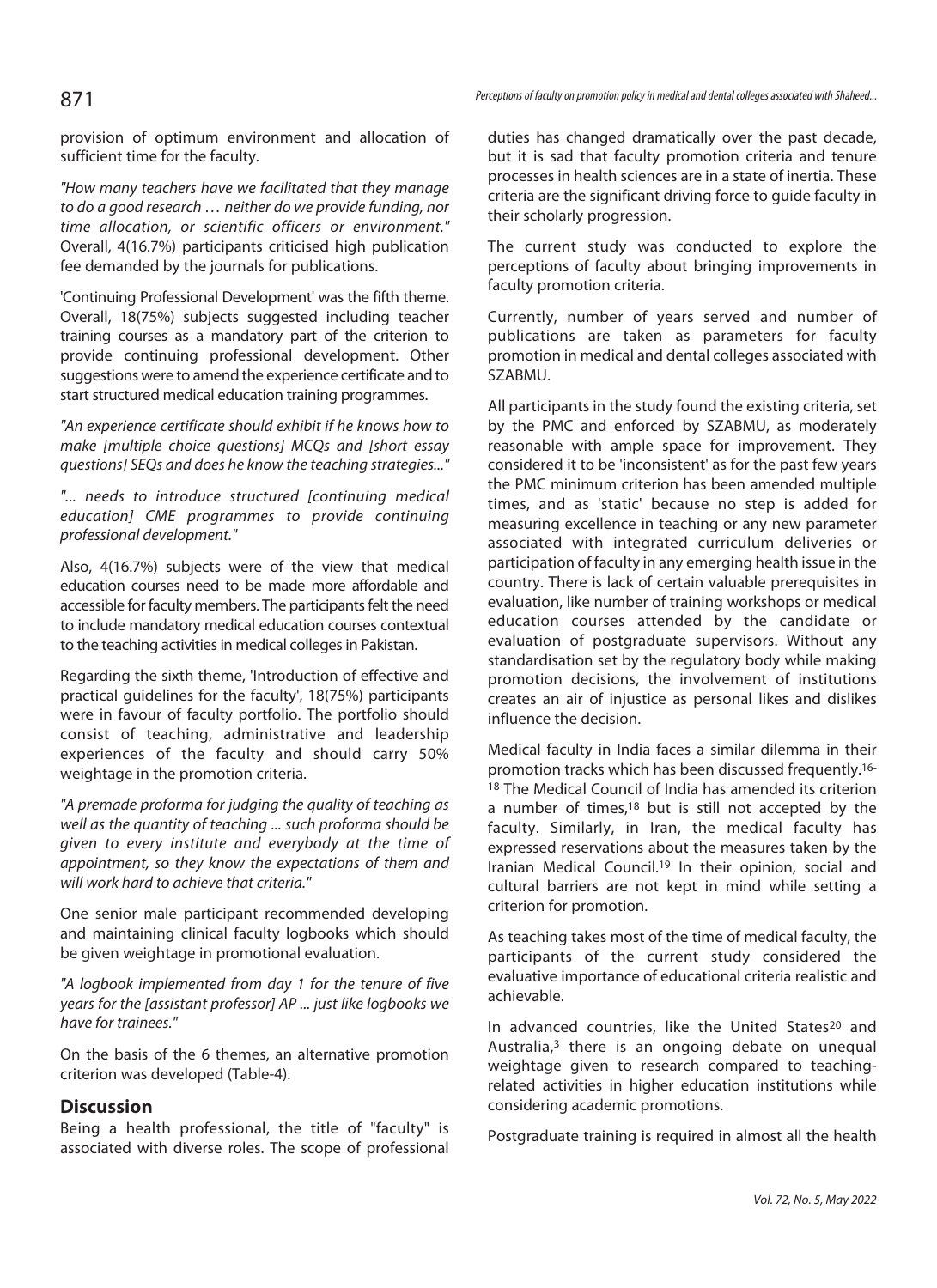sciences subjects to fulfill the criteria of appointment or promotion. The current study participants admitted that in Pakistan postgraduate trainings are hindered because of the non-availability of training slots, time constraints and shortage of trainers which restrict the promotional progression. They suggested that post-graduation programmes should be facilitated at multiple places to make them more accessible.

Minimal promotional criterion, set by the said university in the current study, includes a fixed number of publications needed at each level. Our participants highlighted concerns in fulfilling this publication requirement. They raised the argument of unethical research practices, substandard and poor-quality research due to lack of funding resources and non-supportive institutional role. They were of the opinion that impact factor of journals in which the articles are published should be considered while making career decisions. Schimanski and Alperin,<sup>2</sup> highlighting the loopholes in promotional track after viewing perceptions of faculty, shared similar views and suggested evaluation of article citations and altimetry, rather than impact factor, while considering promotions. Few other researchers<sup>21</sup> have been affirmative, too, of giving more weightage to the number of citations rather than the number of publications. These parameters, when considered, can make promotion criterion more authentic as they are measurable and can act as key performance indicators (KPIs). Research parameter is considered a main criterion for promotional tracks worldwide. Sanberg et al<sup>22</sup> concluded that universities should be ranked on the basis of impact they have in a society by developing inventions which provide direct solution to society's problems, suggesting the inclusion of the number of patent innovations and researches in promotional criterion of faculty. The current study and the literature quoted above have a common consensus regarding using quality research and its publication by measuring it objectively as fair promotions criterion.

The participants in the current study suggested the need for developing clear guidelines for promotion policies and criteria and needful changes be introduced gradually and holistically. Shilpa and King<sup>20</sup> emphasised that faculty members should be aware of their role and responsibilities at the time of their appointments and should be evaluated accordingly to the level of responsibilities they are expected to carry out. Making faculty members aware of their specific roles and giving them clear guidelines about promotion policy will create an environment of mutual respect, great teamwork and retention of hardworking faculty. Organisations should

incorporate such strategies that support the faculty members in their careers in alignment with institutional mission.23 The participants in the current study agreed that career progression criterion for faculty should also evolve as institutional goals change with time.23

The participants also proposed that promotions criterion should be at two tiers: one at regulatory authority level which is currently endorsed as minimum criteria; following that each institution should develop its own strict and robust promotional criteria in parallel with their own mission statement and after getting feedback from the stakeholders. That criterion should not be limited to the minimum requirements, but should be set on realistic and transparent grounds to show quality than quantity.

While it is easy to measure the scholarship of research, scholarship of teaching is difficult to assess. Teaching can be measured by documenting newly-developed curriculum or assessment strategy, sharing it with peers, publishing chapters or text books, sharing the classroom experiences or addition of new innovative techniques or development of distant learning.24 The current study suggested that any such contributions should be documented and be made part of the evaluation process. Cataloguing and maintenance of faculty portfolio should be made mandatory at institutional level. Teaching activities should be measured quantitatively throughout career pathway, not as one screenshot, with multiple observations of different activities.

The current study is limited in scope as the sample was from only one region of Pakistan. The current promotional policy suits the participants expecting promotions in the near future. The study was done jointly with basic and clinical science teachers. Ideally, separate studies for each should have been arranged to get a holistic view. Besides, FGD participation was limited to faculty and students. Including the administrators could have added a different perspective, giving a more holistic view to be considered for promotion.

## **Conclusion**

Though the scope of professional duties in medical and dental colleges has changed dramatically over the past decade, the criterion for faculty promotion is in a state of inertia. Periodic examination of individuals, alignment of individuals and organisational goals by understanding contextual factors can positively influence academic, individual and institutional life. It is important for the decision-makers and regulatory authorities to understand and appreciate the efforts and expectations of faculty to improve the standard of medical education. The criterion should be flexible, with focus on improving the quality of